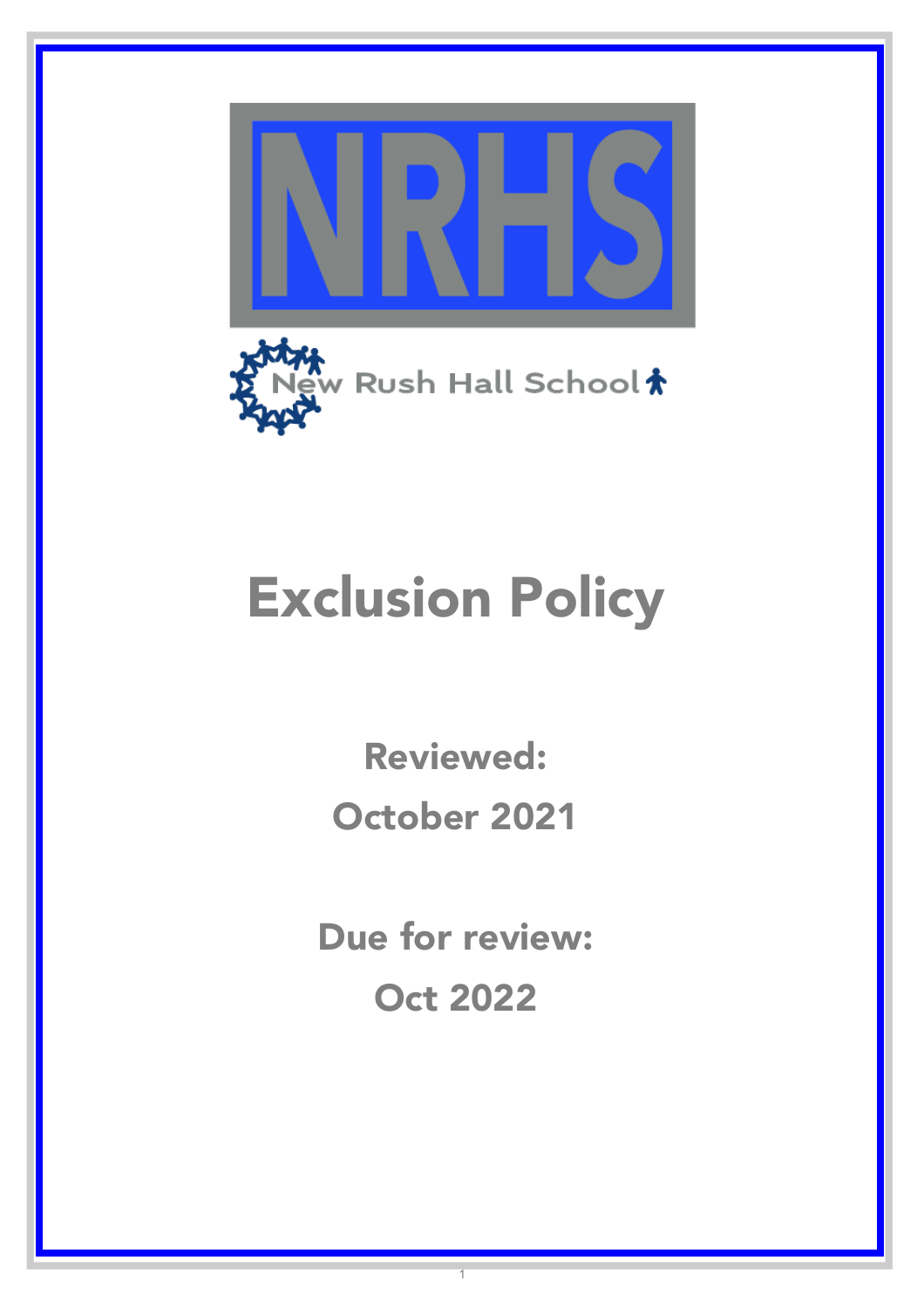## **CONTENTS**

| <b>AIMS</b>                                     | 3              |
|-------------------------------------------------|----------------|
| <b>LEGISLATION AND STATUTORY GUIDANCE</b>       | $\mathbf{3}$   |
| THE DECISION TO EXCLUDE                         | 3              |
| <b>DEFINITION</b>                               | 4              |
| ROLES AND RESPONSIBILITIES                      | 4              |
| <b>CONSIDERING THE REINSTATEMENT OF A PUPIL</b> | 5              |
| AN INDEPENDENT REVIEW                           | 6              |
| <b>SCHOOL REGISTERS</b>                         | 7              |
| <b>RETURNING FROM A FIXED-TERM EXCLUSION</b>    | $\overline{7}$ |
| <b>MONITORING ARRANGEMENTS</b>                  | 8              |
| LINKS WITH OTHER POLICIES                       | 8              |
| APPENDIX 1: INDEPENDENT REVIEW PANEL TRAINING   | 8              |
|                                                 |                |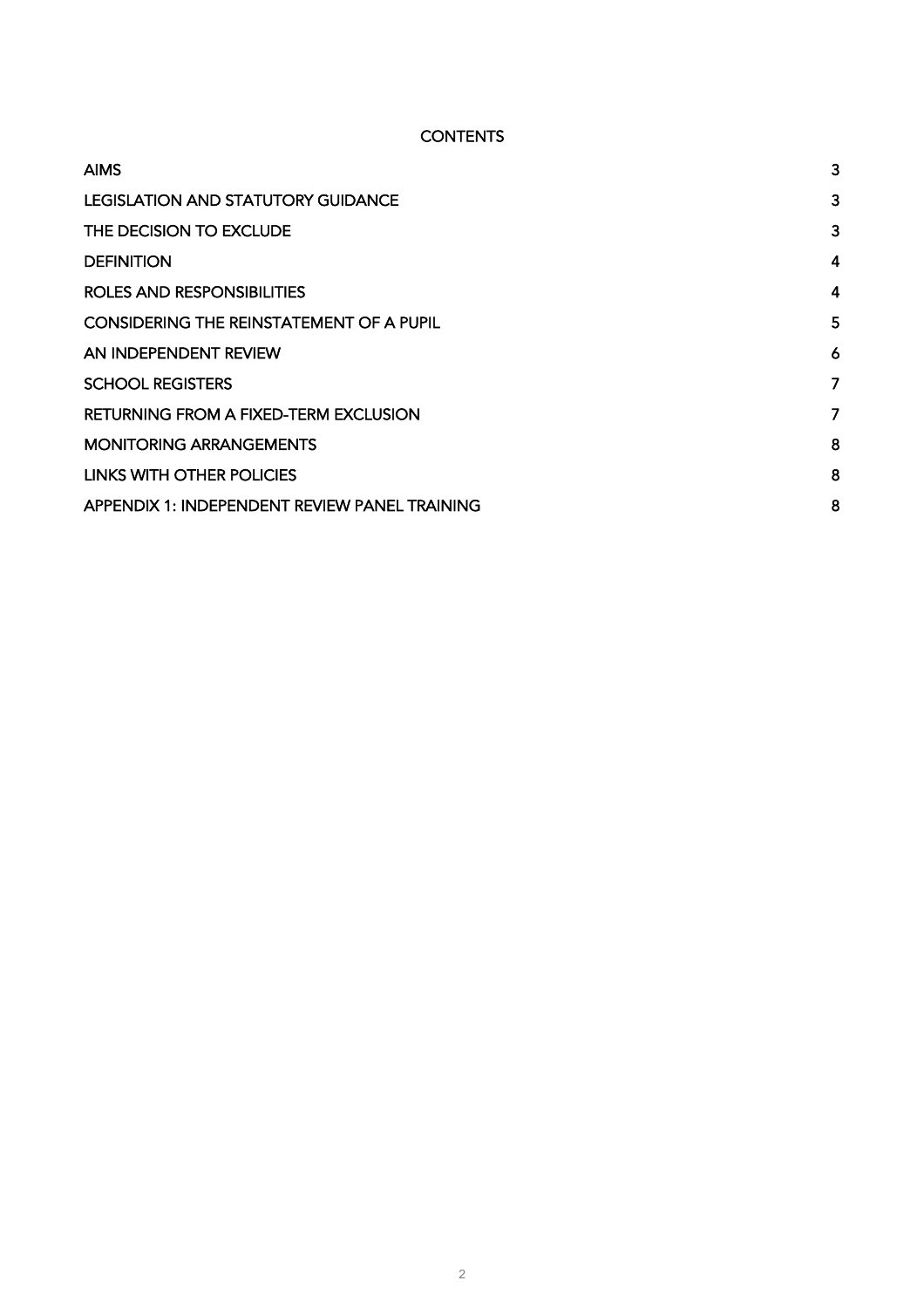## AIMS

Our school aims to ensure that:

- The exclusions process is applied fairly and consistently.
- The exclusions process is understood by Governors, staff, Parents/Carers and pupils.
- Pupils in school are safe and happy.
- Pupils do not become not in education, employment or training (NEET).

## LEGISLATION AND STATUTORY GUIDANCE

This policy is based on statutory guidance from the Department for Education (DfE): Exclusion from maintained schools, academies and pupil referral units (PRUs) in England.

It is based on the following legislation, which outline schools' powers to exclude pupils:

- Section 52 of the Education Act 2002, as amended by the Education Act 2011.
- The School Discipline (Pupil Exclusions and Reviews) (England) Regulations 2012.
- Sections 64-68 of the School Standards and Framework Act 1998.

In addition, the policy is based on:

- Part 7, chapter 2 of the Education and Inspections Act 2006, which looks at parental responsibility for excluded pupils.
- Section 579 of the Education Act 1996, which defines 'school day'.
- The Education (Provision of Full-Time Education for Excluded Pupils) (England) Regulations 2007, as amended by The Education (Provision of Full-Time Education for Excluded Pupils) (England) (Amendment) Regulations 2014.

### THE DECISION TO EXCLUDE

Only the Headteacher, or Deputy Headteacher, can exclude a pupil from school. A permanent exclusion will be taken as a last resort.

Our school is aware that off-rolling is unlawful. Ofsted defines off-rolling as:

"…the practice of removing a pupil from the school roll without a formal, permanent exclusion or by encouraging a Parent to remove their child from the school roll, when the removal is primarily in the interests of the school rather than in the best interests of the pupil."

We are committed to following all statutory exclusions procedures to ensure that every pupil receives an education in a safe and caring environment.

A decision to exclude a pupil will be taken only:

- In response to serious or persistent breaches of the school's behaviour policy.
- If allowing the pupil to remain in school would seriously harm the education or welfare of others.

Before deciding whether to exclude a pupil, either permanently or for a fixed period, the Headteacher will: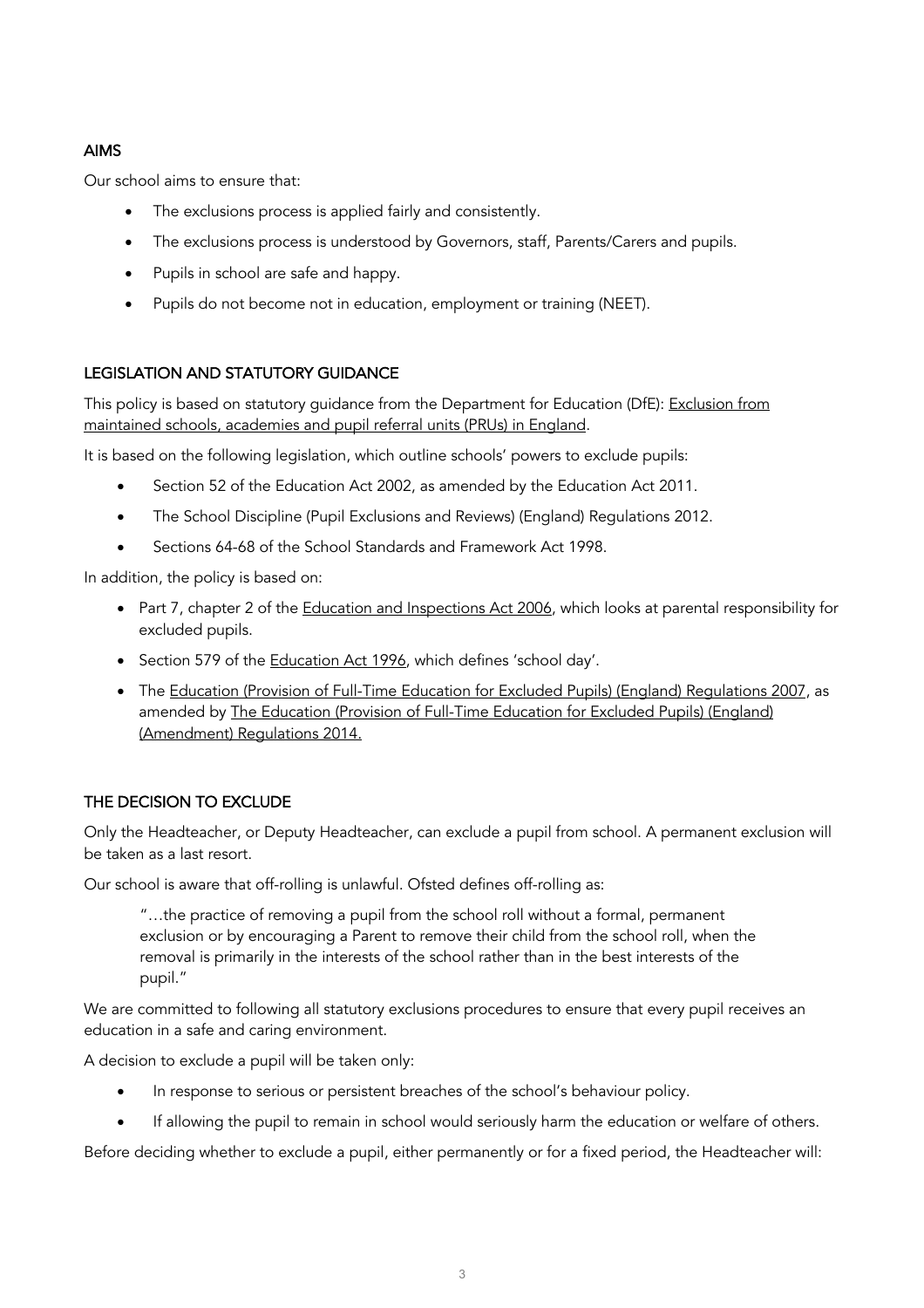- Consider all the relevant facts and evidence, including whether the incident(s) leading to the exclusion were provoked.
- Allow the pupil to give their version of events.
- Consider the pupils special educational needs (SEN).

#### **DEFINITION**

For the purposes of exclusions, school day is defined as any day on which there is a school session. Therefore, INSET or staff training days do not count as a school day.

#### ROLES AND RESPONSIBILITIES

#### 5.1 The Headteacher

#### Informing parents

The Headteacher will immediately provide the following information, in writing, to the Parents/Carers of an excluded pupil:

- The reason(s) for the exclusion.
- The length of a fixed-term exclusion or, for a permanent exclusion, the fact that it is permanent.
- Information about Parents'/Carers' right to make representations about the exclusion to the Governing Body and how the pupil may be involved in this.
- Where there is a legal requirement for the Governing Body to meet to consider the reinstatement of a pupil, and that Parents/Carers have a right to attend a meeting, be represented at a meeting (at their own expense) and to bring a friend.

The Headteacher will also notify Parents/Carers by the end of the afternoon session on the day their child is excluded that for the first 5 school days of an exclusion, or until the start date of any alternative provision where this is earlier, Parents/Carers are legally required to ensure that their child is not present in a public place during school hours without a good reason. Parents/Carers may be given a fixed penalty notice or prosecuted if they fail to do this.

If alternative provision is being arranged, the following information will be included when notifying Parents/Carers of an exclusion:

- The start date for any provision of full-time education that has been arranged.
- The start and finish times of any such provision, including the times for morning and afternoon sessions, where relevant.
- The address at which the provision will take place.
- Any information required by the pupil to identify the person they should report to on the first day.

Where this information on alternative provision is not reasonably ascertainable by the end of the afternoon session, it may be provided in a subsequent notice, but it will be provided no later than 48 hours before the provision is due to start. The only exception to this is where alternative provision is to be provided before the  $6<sup>th</sup>$  day of an exclusion, in which case the information can be provided with less than 48 hours' notice with Parents'/Carers' consent.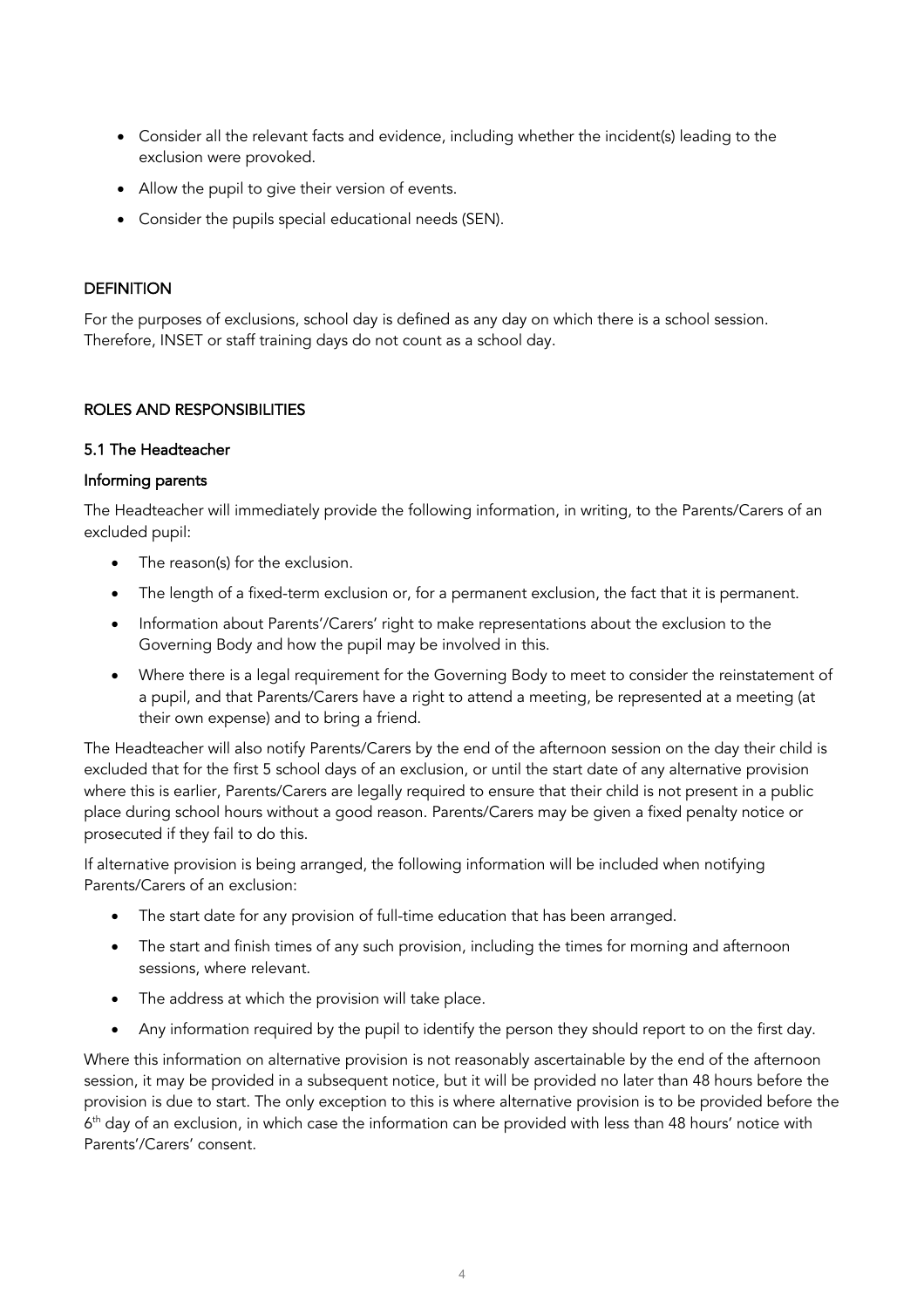## Informing the Governing Body and Local Authority

The Headteacher will immediately notify the Governing Body and the Local Authority (LA) of:

- A permanent exclusion, including when a fixed-period exclusion is made permanent.
- Exclusions which would result in the pupil being excluded for more than 5 school days (or more than 10 lunchtimes) in a term.
- Exclusions which would result in the pupil missing a public examination.

For a permanent exclusion, if the pupil lives outside the LA in which the school is located, the Headteacher will also immediately inform the pupil's 'home authority' of the exclusion and the reason(s) for it without delay.

For all other exclusions, the Headteacher will notify the Governing Body and LA once a term.

## 5.2 The Governing Body.

Responsibilities regarding exclusions is delegated to the Governing Body consisting of at least 3 Governors.

The Governing Body has a duty to consider the reinstatement of an excluded pupil (see section 6).

Within 14 days of receipt of a request, the Governing Body will provide the Secretary of State and the LA with information about any exclusions in the last 12 months.

For a fixed-period exclusion of more than 5 school days, the Governing Body will arrange suitable full-time education for the pupil. This provision will begin no later than the  $6<sup>th</sup>$  day of the exclusion.

## 5.3 The LA.

For permanent exclusions, the LA is responsible for arranging suitable full-time education to begin no later than the  $6<sup>th</sup>$  day of the exclusion.

### CONSIDERING THE REINSTATEMENT OF A PUPIL

The Governing Body will consider the reinstatement of an excluded pupil within 15 school days of receiving the notice of the exclusion if:

- The exclusion is permanent.
- It is a fixed-term exclusion which would bring the pupil's total number of school days of exclusion to more than 15 in a term.
- It would result in a pupil missing a public examination.

If requested to do so by Parents/Carers, the Governing Body will consider the reinstatement of an excluded pupil within 50 school days of receiving notice of the exclusion if the pupil would be excluded from school for more than 5 school days, but less than 15, in a single term.

Where an exclusion would result in a pupil missing a public examination, the Governing Body will consider the reinstatement of the pupil before the date of the examination. If this is not practicable, the Chair of the Governing Body (or the Vice-Chair where the Chair is unable to make this consideration) will consider the exclusion independently and decide whether or not to reinstate the pupil.

The Governing Body can either:

- Decline to reinstate the pupil or
- Direct the reinstatement of the pupil immediately, or on a particular date.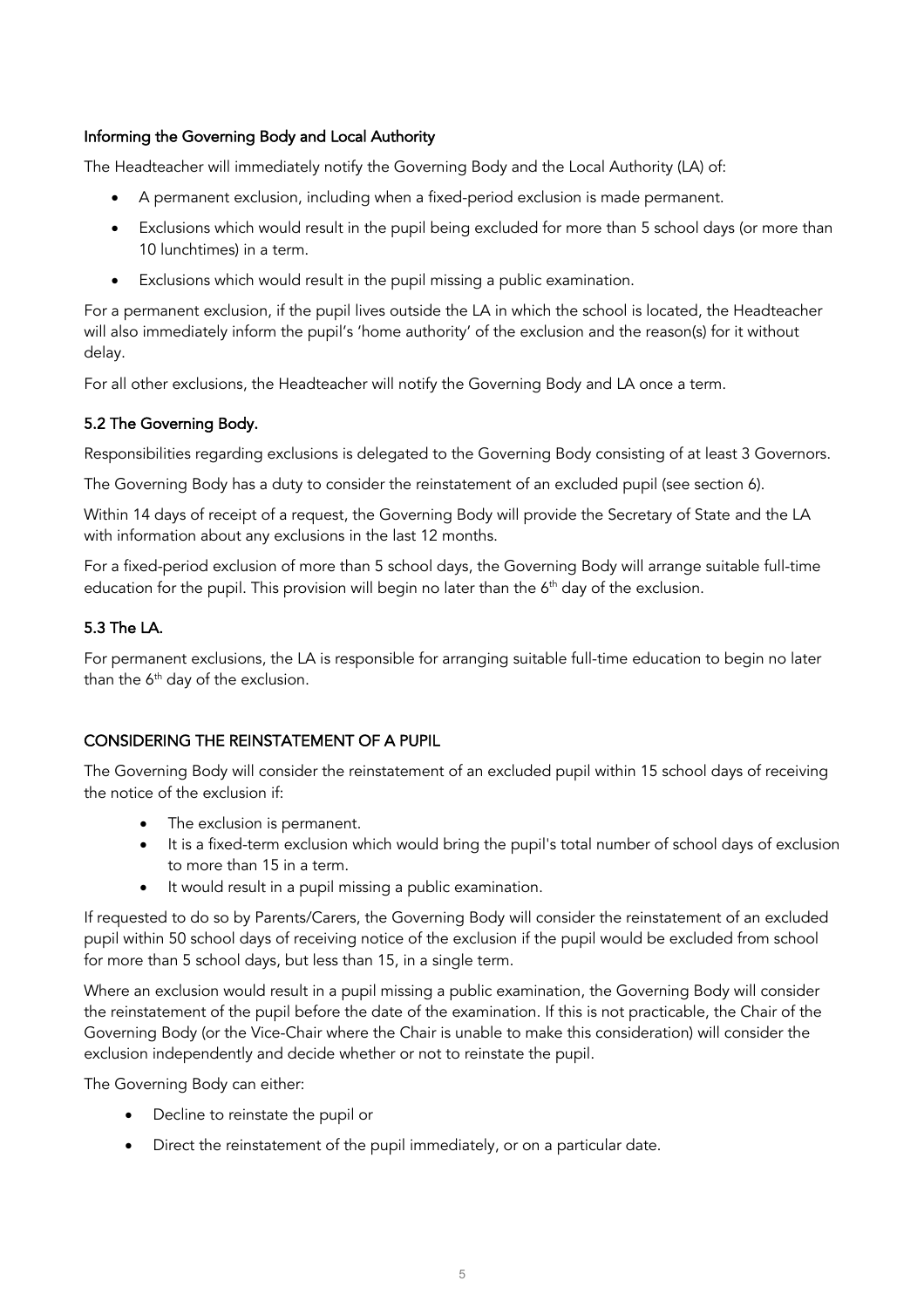In reaching a decision, the Governing Body will consider whether the exclusion was lawful, reasonable and procedurally fair and whether the Headteacher followed their legal duties. They will decide whether or not a fact is true 'on the balance of probabilities', which differs from the criminal standard of 'beyond reasonable doubt', as well as any evidence that was presented in relation to the decision to exclude.

Minutes will be taken of the meeting, and a record of evidence considered kept. The outcome will also be recorded on the pupil's educational record.

The Governing Body will notify, in writing, the Headteacher, Parents/Carers and the LA of its decision, along with reasons for its decision, without delay.

Where an exclusion is permanent, the Governing Body's decision will also include the following:

- The fact that it is permanent.
- Notice of parents' right to ask for the decision to be reviewed by an independent review panel, and:
	- o The date by which an application for an independent review must be made.
	- o The name and address to whom an application for a review should be submitted.
	- o That any application should set out the grounds on which it is being made and that, where appropriate, reference to how the pupil's SEN are considered to be relevant to the exclusion.
	- o That, regardless of whether the excluded pupil has recognised SEN, Parents/Carers have a right to require the LA to appoint an SEN expert to attend the review.
	- o Details of the role of the SEN expert and that there would be no cost to Parents/Carers for this appointment.
	- o That Parents/Carers must make clear if they wish for an SEN expert to be appointed in any application for a review.
	- o That Parents/Carers may, at their own expense, appoint someone to make written and/or oral representations to the panel, and Parents/Carers may also bring a friend to the review.
	- o That, if Parents/Carers believe that the exclusion has occurred as a result of discrimination, they may make a claim under the Equality Act 2010 to the first-tier tribunal (special educational needs and disability), in the case of disability discrimination, or the County Court, in the case of other forms of discrimination. A claim of discrimination made under these routes should be lodged within 6 months of the date on which the discrimination is alleged to have taken place.

#### AN INDEPENDENT REVIEW

If Parents/Carers apply for an independent review, the LA will arrange for an independent panel to review the decision of the Governing Body not to reinstate a permanently excluded pupil.

Applications for an independent review must be made within 15 school days of notice being given to the Parents/Carers by the Governing Body of its decision to not reinstate a pupil.

A panel of 3 or 5 members will be constituted with representatives from each of the categories below. Where a 5-member panel is constituted, 2 members will come from the school Governors category and 2 members will come from the Headteacher category.

• A lay member to chair the panel who has not worked in any school in a paid capacity, disregarding any experience as a School Governor or volunteer.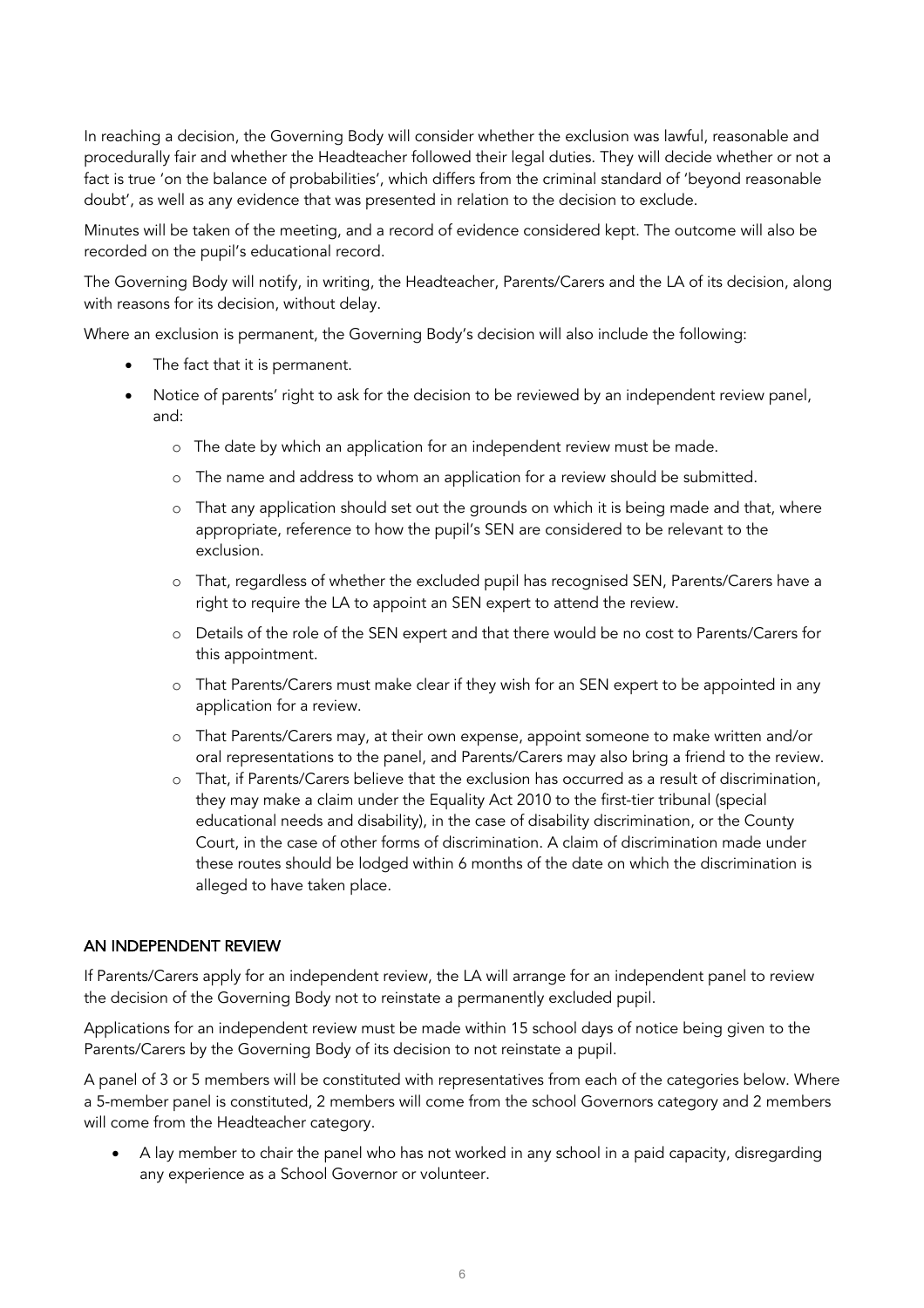- School Governors who have served as a Governor for at least 12 consecutive months in the last 5 years, provided they have not been Teachers or Headteachers during this time.
- Headteachers or individuals who have been a Headteacher within the last 5 years.

A person may not serve as a member of a review panel if they:

- Are a member of the LA or Governing Body of the excluding school.
- Are the Headteacher of the excluding school, or have held this position in the last 5 years.
- Are an employee of the LA or the Governing Body, of the excluding school (unless they are employed as a Headteacher at another school).
- Have, or at any time have had, any connection with the LA school, Governing Body, Parents/Carers or pupil, or the incident leading to the exclusion, which might reasonably be taken to raise doubts about their impartially.
- Have not had the required training within the last 2 years (see appendix 1 for what training must cover).

A clerk will be appointed to the panel.

The independent panel will decide one of the following:

- Uphold the Governing Body's decision.
- Recommend that the Governing Body reconsiders reinstatement.
- Quash the Governing Body's decision and direct that they reconsider reinstatement (only when the decision is judged to be flawed).

The panel's decision can be decided by a majority vote. In the case of a tied decision, the Chair has the casting vote.

### SCHOOL REGISTERS

A pupil's name will be removed from the school admissions register if:

- 15 school days have passed since the Parents/Carers were notified of the exclusion panel's decision to not reinstate the pupil and no application has been made for an independent review panel, or
- The Parents/Carers have stated in writing that they will not be applying for an independent review panel.

Where an application for an independent review has been made, the Governing Body will wait until that review has concluded before removing a pupil's name from the register.

Where alternative provision has been made for an excluded pupil and they attend it, code B (education offsite) or code D (dual registration) will be used on the attendance register.

Where excluded pupils are not attending alternative provision, code E (absent) will be used.

## RETURNING FROM A FIXED-TERM EXCLUSION

Following a fixed-term exclusion, a re-integration meeting will be held involving the pupil, Parents/Carers, a member of senior staff and other staff, where appropriate.